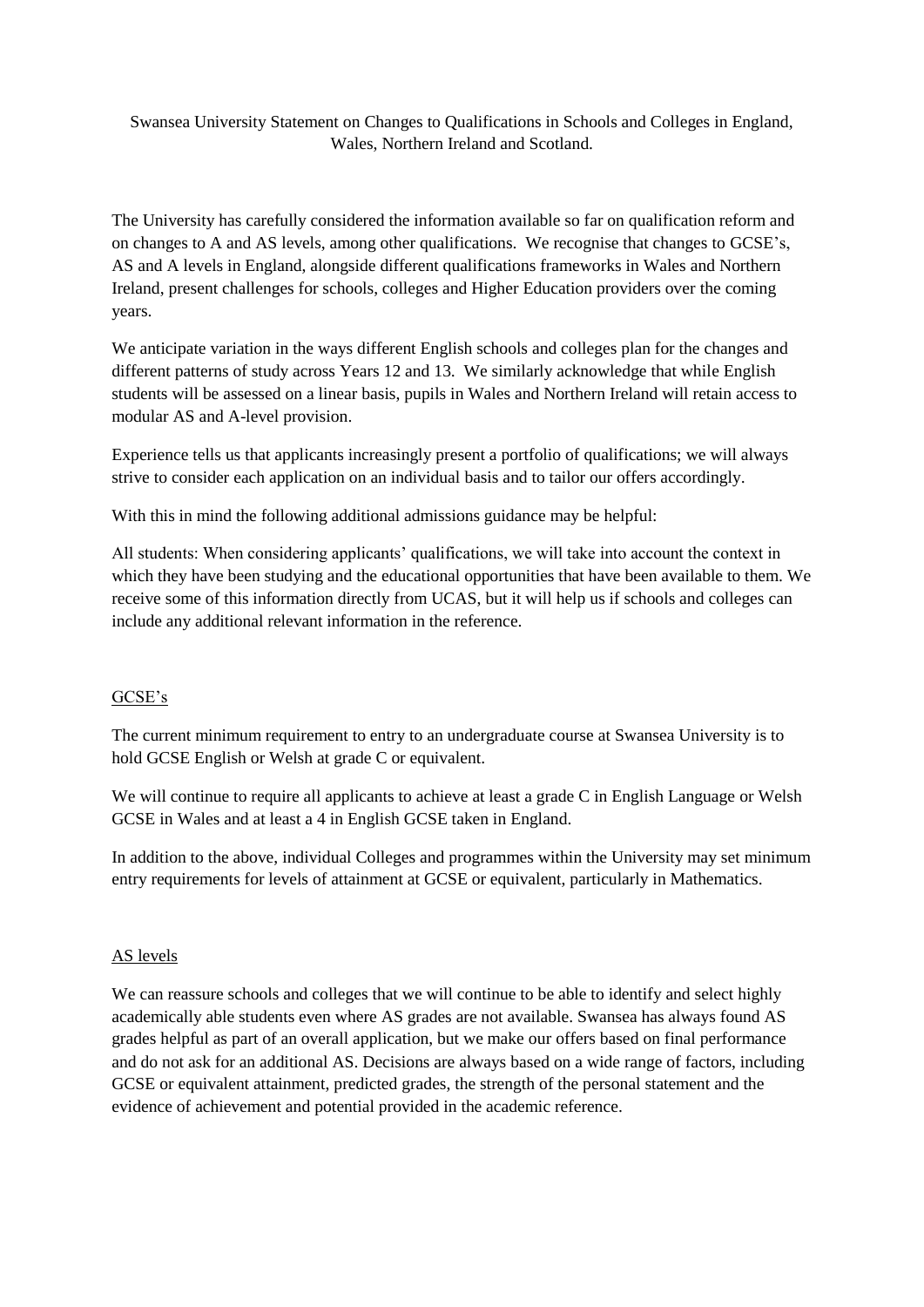## Students offering A Level qualifications:

1. Typical offers at Swansea will continue to be based on final performance in three A-level subjects. We will continue to be mindful that students apply from a variety of school and college contexts, each offering their students access to a different range and number of subjects at varying levels.

2. Those without interim AS awards will not be at a disadvantage. Additional study, in a variety of forms, can help pupils prepare for the demands of university. Students who are able to extend their three A levels by undertaking additional study, such as any additional A-level(s), AS level, or Extended Project Qualification, are encouraged to do so.

3. We will clearly identify situations where we have a specific stance regarding additional study. We may build the additional study into the terms of an offer by giving a candidate alternative ways to meet our requirements. Offers in these cases come in two parts, one based on three A-level subjects and one, as an alternative, including the additional qualification being undertaken (typically EPQ). In these cases, the grade requirement in one of the three A-levels may be reduced in recognition of the additional study.

4. The University will also look to expand on the number of courses where candidates who have either an Extended Project Qualification or fourth subject at AS or A level receive an alternate offer.

5. In all cases, the Admissions Office may use additional study as part of its final selection process during the summer, in the event that spaces are available for any candidates who have narrowly missed the terms of their offer.

6. Student choices about whether to undertake additional study, what and how much, should rest primarily on their academic best interests. Our admissions and outreach teams welcome enquiries from schools, colleges and students who would like advice on how best to meet our entry requirements.

7. Where candidates are taking an A-level in a Science subject, the University will expect the student to be successfully assessed in any practical skills.

## Students with other qualifications

- 1. We welcome the new graded Welsh Baccalaureate Advanced Diploma and specifically view the Individual Project as an excellent form of additional learning, particularly when the project is based in an area related to an applicants HE course of choice. Applicants will have the choice of a three A Level grade offer or a 2 A Level grade and 1 Welsh Baccalaureate Grade offer. This also applies to entry scholarships tied to academic achievement.
- 2. The Extended Project qualification is welcomed as additional study as it offers excellent preparation for higher education study. Students should tell us about it in their Personal Statement and we may well take it into account when deciding whether we are able to make an offer ( see A level advice on additional study above)
- 3. We welcome applications from BTEC students provided the content is suitable preparation for their chosen degree programme. For some programmes, BTEC entry requirements will state additional A level requirements, e.g. Maths A level at B grade for Mechanical Engineering BEng programmes. We welcome enquiries about how any mix of qualifications may meet our more typical entry requirements if not already published on our course pages.